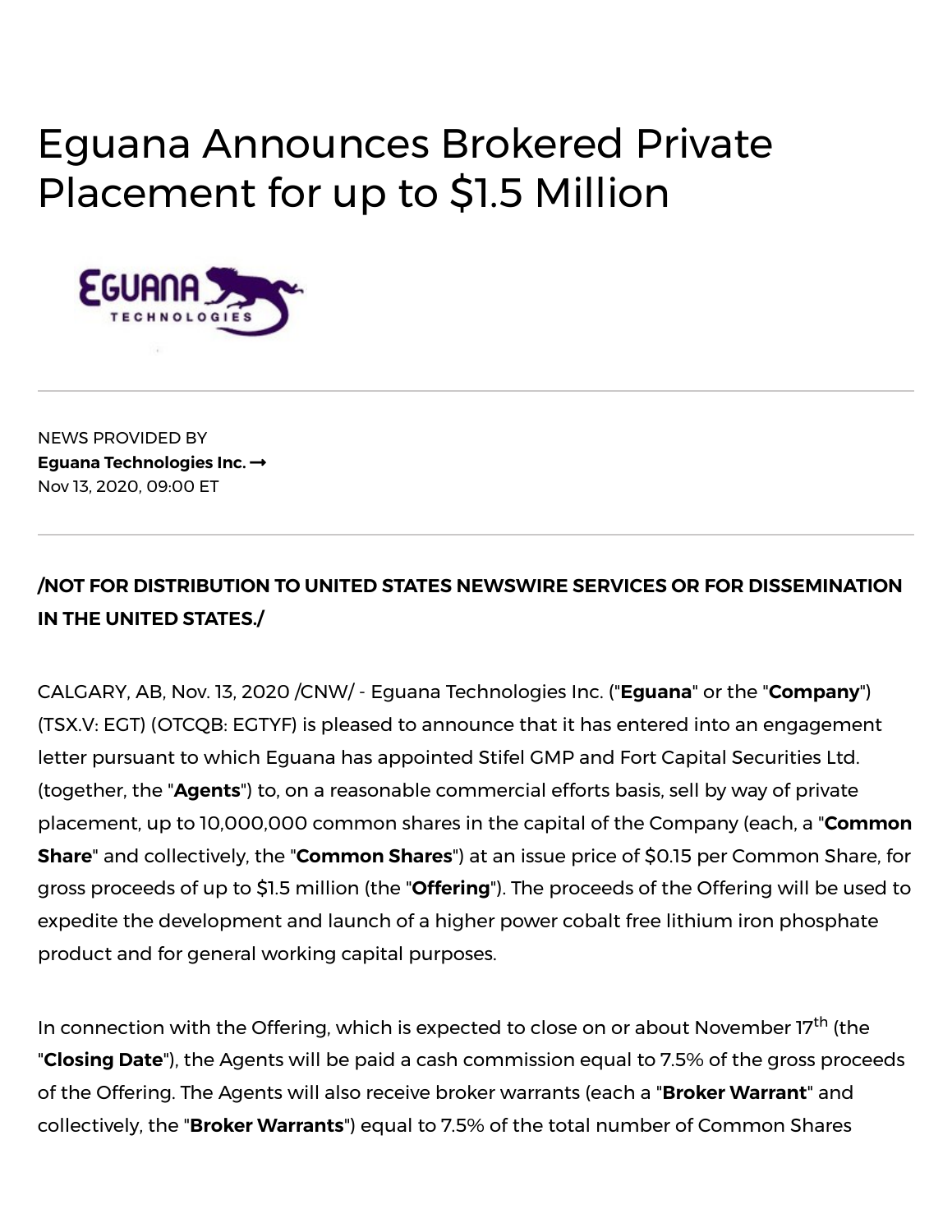issued pursuant to the Offering. Each Broker Warrant will be exercisable to purchase one Common Share at an exercise price of \$0.15 per share for a period of 24 months from the date of issuance thereof.

All securities issued pursuant to the Offering will be subject to a hold period or four months plus one day from the Closing Date, in accordance with applicable securities legislation. The Offering remains subject to approval of the TSX Venture Exchange (the "**TSXV**").

### **About Eguana Technologies Inc.**

Based in Calgary, Alberta Canada, Eguana Technologies (EGT: TSX.V) (OTCQB: EGTYF) designs and manufactures high performance residential and commercial energy storage systems. Eguana has two decades of experience delivering grid edge power electronics for fuel cell, photovoltaic and battery applications, and delivers proven, durable, high quality solutions from its high capacity manufacturing facilities in Europe and North America.

With thousands of its proprietary energy storage inverters deployed in the European and North American markets, Eguana is one of the leading suppliers of power controls for solar selfconsumption, grid services and demand charge applications at the grid edge.

To learn more, visit [www.EguanaTech.com](https://c212.net/c/link/?t=0&l=en&o=2981273-1&h=2842239624&u=http%3A%2F%2Fwww.eguanatech.com%2F&a=www.EguanaTech.com) or follow us on Twitter [@EguanaTech](https://c212.net/c/link/?t=0&l=en&o=2981273-1&h=16993664&u=https%3A%2F%2Ftwitter.com%2FEguanaTech&a=%40EguanaTech)

#### **Forward Looking Statements**

*Certain information in this news release constitutes forward-looking statements and forward-looking information (collectively, the "forward-looking statements") within the meaning of Canadian securities laws, and is subject to numerous risks, uncertainties and assumptions, many of which are beyond the Company's control. This forward-looking information includes, among other things, information with respect to: the expected closing of the Offering; the planned use of the proceeds of the Offering; whether the TSXV will approve the Offering and the issuance of the Common Shares and the Broker Warrants; and the issuance of Common Shares and Broker Warrants. The words "may", "could", "should", "would", "suspect", "outlook", "believe", "anticipate", "estimate", "expect", "intend", "plan", "target" and similar words and expressions are used to identify forward-looking information.*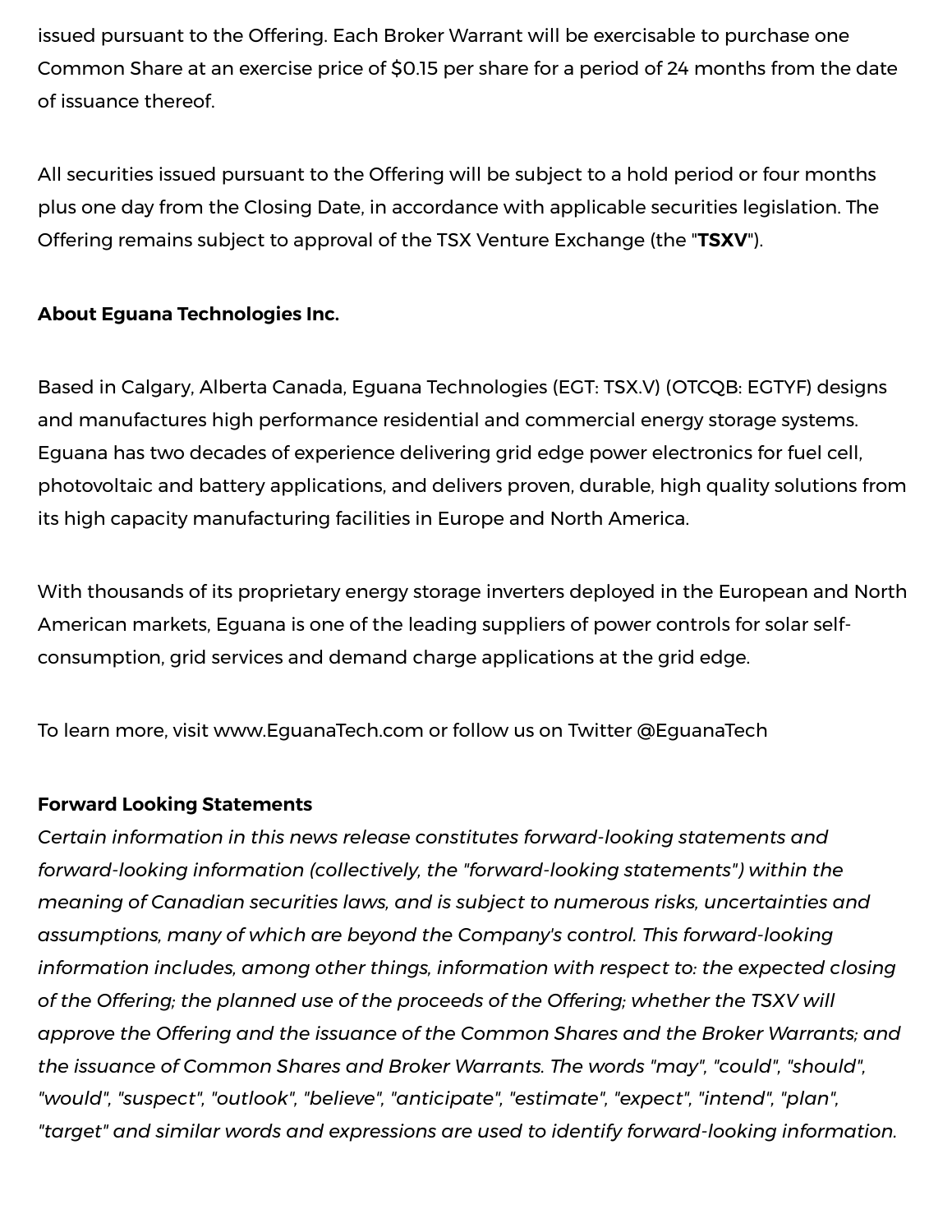*The results or events anticipated or predicted in such forward-looking information may differ materially from actual results or events. Material factors which could cause actual results or events to differ materially from such forward- looking information include, among others, the TSXV may not approve the Offering and the issuance of the Broker Warrants and Common Shares, the Offering may not be completed by the Closing Date, the Company may not use the proceeds from the Offering for product development, Company's ability to engage and retain qualied key personnel, employees and afliates, to obtain capital and credit and to protect its property rights, the uncertainty surrounding the spread of COVID-19 and the impact it will have on the Company's operations and economic activity in general, and the risks and uncertainties discussed in our most recent annual and quarterly reports led with the Canadian securities regulators and available on the Company's profile on SEDAR at [www.sedar.com,](http://www.sedar.com/) which risks and uncertainties are incorporated herein by reference. Readers are cautioned not to place undue reliance on forward-looking statements. Except as required by law, the Company does not intend, and undertakes no obligation, to update any forward-looking statements to reflect, in particular, new information or future events.* 

*The Company cautions that the foregoing list of material factors is not exhaustive. When relying on the Company's forward looking information to make decisions, investors and others should carefully consider the foregoing factors and other uncertainties and potential events. The Company has assumed a certain progression, which may not be realized. It has also assumed that the material factors referred to in the previous paragraph will not cause such forward-looking information to differ materially from actual results or events. However, the list of these factors is not exhaustive and is subject to change and there can be no assurance that such assumptions will* reflect *the actual outcome of such items or factors.* 

*The forward-looking statements contained in this news release represent the expectations of the Company as of the date of this news release and, accordingly, is subject to change after such date. Readers should not place undue importance on forward-looking information and should not rely upon this information as of any other date. While the Company may elect to, it does not undertake to update this information at any particular time.*

This news release does not constitute an offer to sell or a solicitation of an offer to buy any of *the securities in the United States. The securities have not been and will not be registered under the United States Securities Act of 1933, as amended (the "U.S. Securities Act") or any*